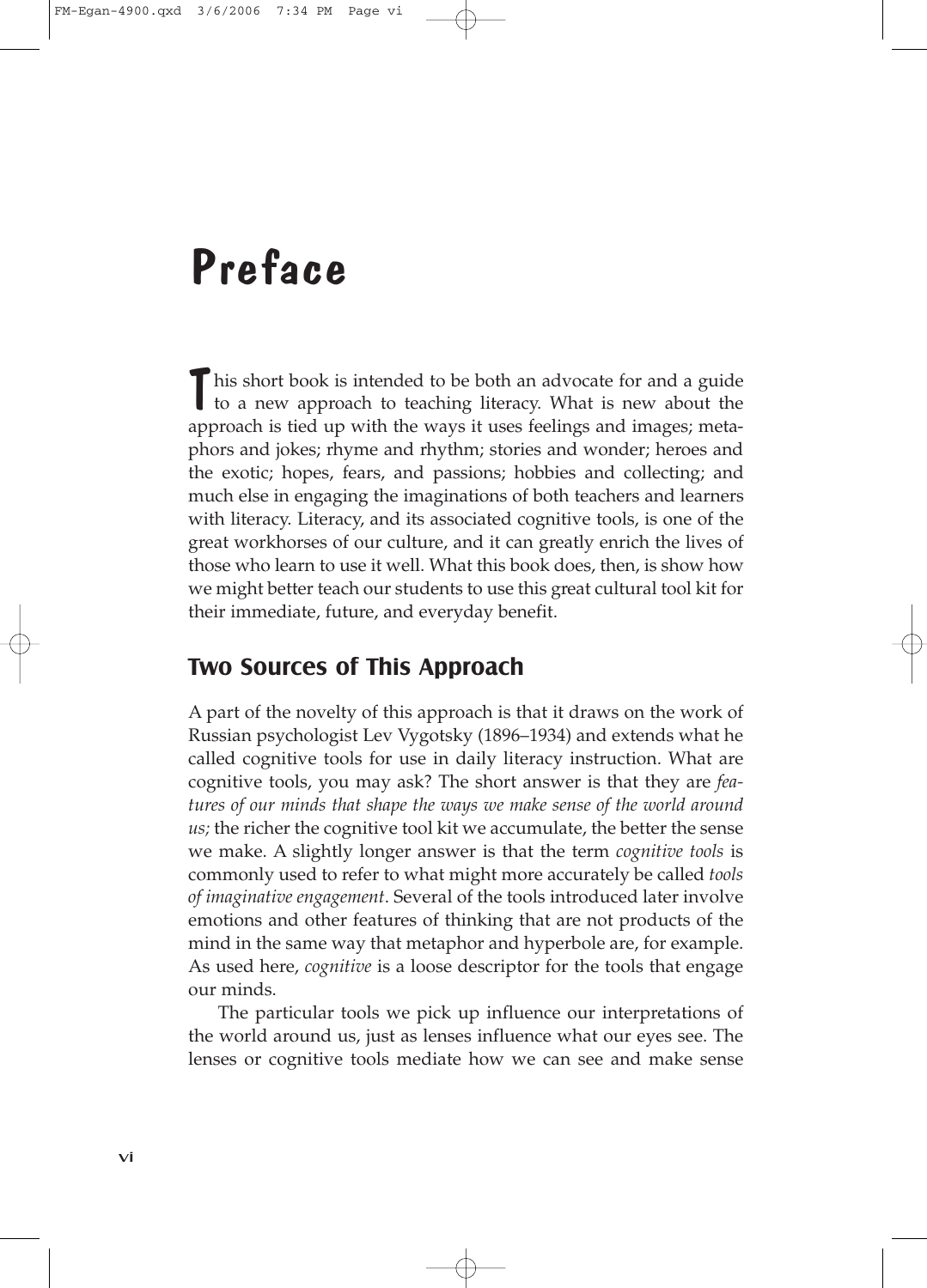of things. If we want to understand how and what we can learn, then, we should focus our attention on those cognitive tools. Our educational challenge is how to stimulate, use, and develop these tools to enhance students' understanding and their literacy skills and that's what this book aims to show you how to do.

Vygotsky's work (e.g., Rieber & Wollock, 1997; Vygotsky, 1962, 1978) suggests a new approach to teaching literacy, because his idea of how human beings develop intellectually is fundamentally different from the way we have been accustomed to think of the process in the West since the time of Jean-Jacques Rousseau (1712–1778).

Another source for this approach involves studies of thinking in traditional oral cultures. I recognize that this might seem a rather unusual place to look to for help with everyday literacy teaching today, but I hope you'll stick with me as we explore what this seemingly indirect route to literacy instruction has to offer. Clearly, children and adults in the West who come to literacy classes cannot be considered in any simple sense like people who live in oral cultures. For one thing, the environment of the modern nonliterate child or adult in the West is full of literacy and its influences. But despite this, many of the cognitive tools we find in oral cultures, such as storytelling and rhyming*,* help us to understand how literacy instruction might be made more imaginatively engaging to students. Even very briefly exploring some of the cognitive tools of oral language can yield a number of practical techniques.

## **Cognitive Tools in Everyday Teaching Practice**

*Teaching Literacy* takes seriously the idea that there is an alternative way to think about how children learn, a way that is somewhat different from the traditional and progressive approaches that have dominated education for so long. This new approach leads readers down a different road from phonics, whole language, and even the more nuanced attempts to combine them, which are so prevalent today. You will learn what you can do in practice by developing the array of Vygotsky-inspired cognitive tools and how to adapt them for today's learners in light of recent research (Imaginative Education Research Group, 2005). Kept to a minimum, the theoretical underpinnings of this book's approach have been published previously (Egan, 1997).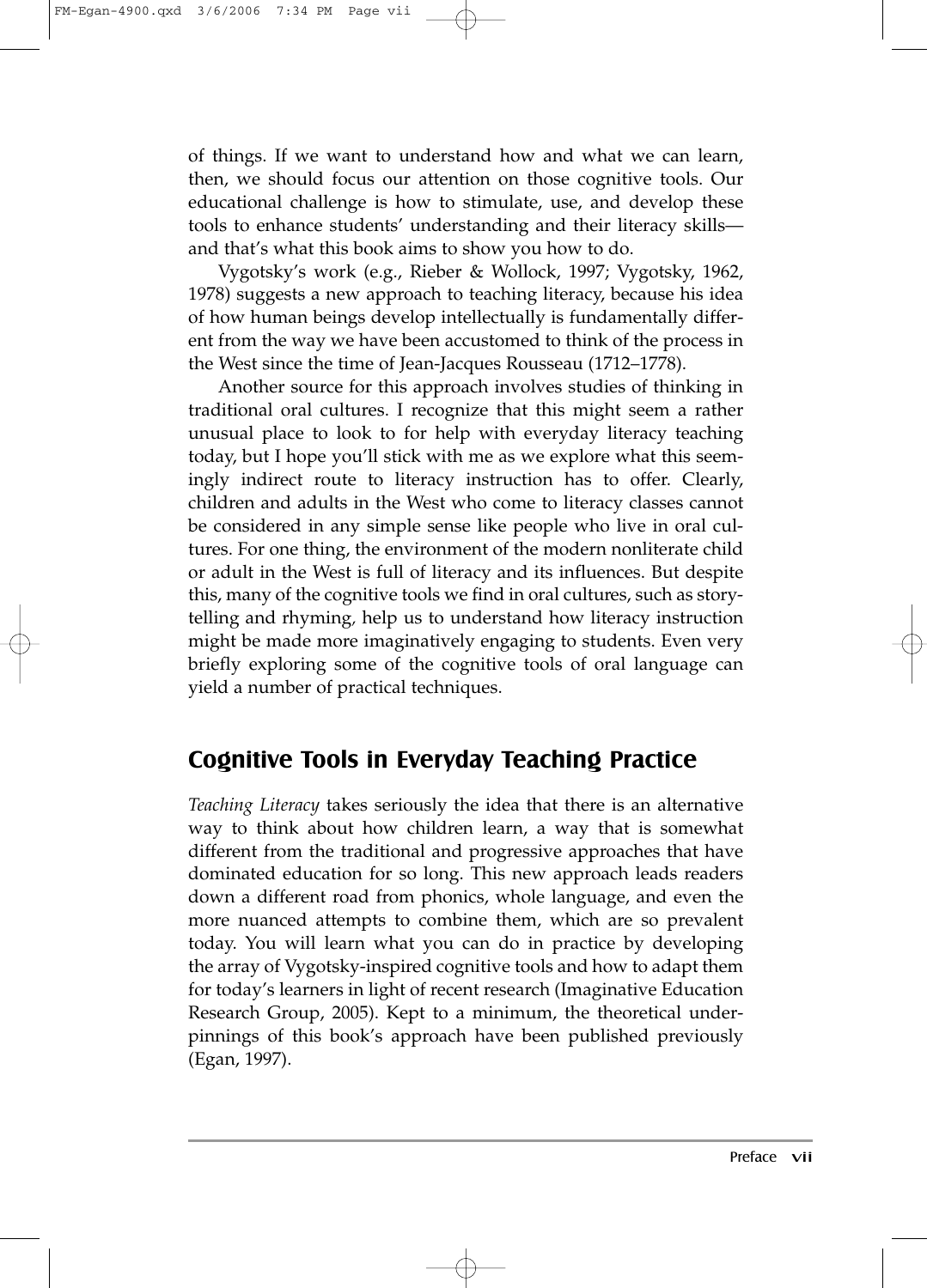#### **Literacy Learners, Young and Old(er)**

An oddity of this book is that it addresses literacy learning for both children and adults. These are commonly considered to be rather different fields. But in Vygotsky's terms, the cognitive tools we have—such as those that come along with oral language and with literacy—are crucially important in influencing learning. There will inevitably be some differences between nonliterate children and adults learning to read and write, if only due to the differences in the range of experience they have had. This is particularly true when those experiences have been frustrating for nonliterate adults and have made them resist further literacy learning. But this approach brings into focus the many more features children and adults have in common in learning literacy than have been typically recognized in the past.

# **The Cognitive Tool Kits of Language and Literacy**

What do these cognitive tools look like?

In Part I we dive into the cognitive tools that are commonly found in oral cultures and that remain common today. Teachers can get a better grasp on how to help people learn literacy by understanding the tools that underlie it and from which it emerged historically and from which it emerges now. Examples of how each of these tools can be used in everyday literacy teaching will be applied to the following:

- *The story*––this is one of the most powerful tools for engaging the emotions in learning.
- *The flexible use of metaphor*––this is crucial for flexible and creative literacy.
- *Vivid images*––generating images from words is central to engaging the imagination in learning.
- *Binary opposites*––this is a powerful organizing tool, common to nearly all early childhood stories.
- *Rhyme and rhythm*––these are potent tools for aiding memory and for establishing emotional meaning and interest.
- *Jokes and humor*––certain jokes can help make language "visible" and greatly aid awareness and control of language.
- And some others are included, too.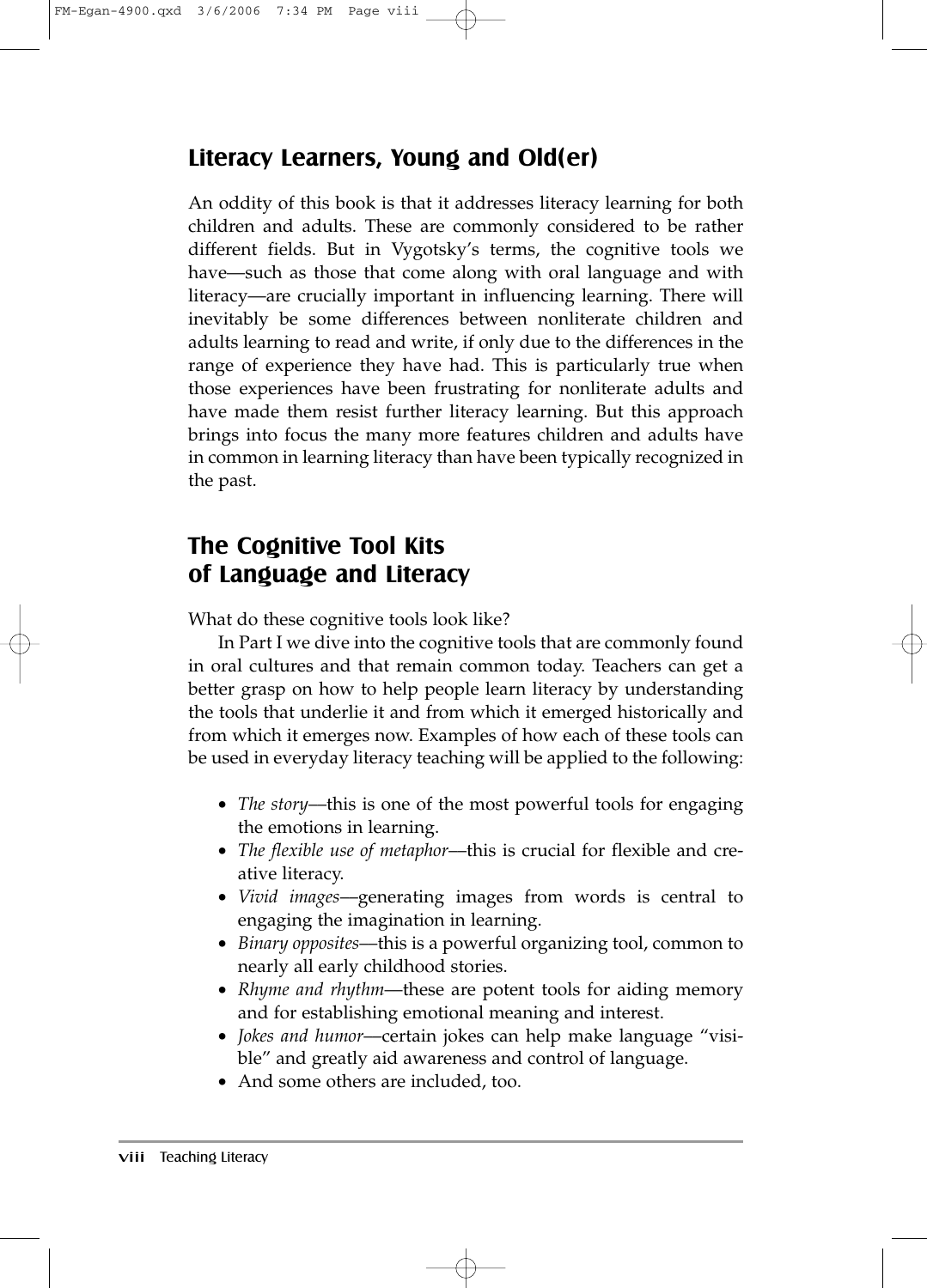These tools are most prominently used by children between the ages of three through seven. I offer an age range because different children in different circumstances differ in (1) the time it takes, (2) the degree of fluency, and (3) the control they develop in using these tools. These tools do not go away with literacy development, but literacy affects them in ways we explore in the second half of the book.

Part II focuses on the tools that move students from early acquisition to fluency. Here we focus on the two to four years *after* literacy instruction begins, when students come to read and write reasonably well but have not yet become at ease with more complex forms of literacy. As a result, the tools in Part II apply primarily to children from the ages of six through ten. Every teacher knows that the range of attainment in any class during these years is quite wide. While I've listed a small age range, keep in mind that the tools allow some latitude for their applicability, as you'll see. Frequent examples are given of how the following tools can be easily used in teaching literacy:

- "*The redefinition of reality*"(Bruner, 1988, p. 31)––in which students' interest in content shifts in subtle and important ways
- *Engagement by the limits of reality and the extremes of experience—in* which students develop a fascination with the exotic and extreme, as, for example, in the *Guinness Book of World Records* (2002)
- *Associations with the heroic*––which gives confidence and enables students to take on, to some degree, the qualities of the heroes with whom they associate
- *Seeing knowledge in terms of human qualities*––recognizing that all knowledge is human knowledge and a product of someone's hopes, fears, and passions, making the world opened by literacy more richly meaningful
- *Collecting items or developing a hobby*––grasping securely some feature of reality can stimulate many literacy activities
- *The sense of wonder*––capturing the imagination in the worlds that literacy opens up, both real and fictional
- And some others

At the conclusion of almost every chapter in the book is a section called "Teachers, Try It Out." These sections present readers with various challenges to apply the chapter's concepts in everyday classroom practice. Teachers are encouraged to give the challenges a go on their own, but those looking for additional help can find an extensive variety of possible applications in the Appendix.